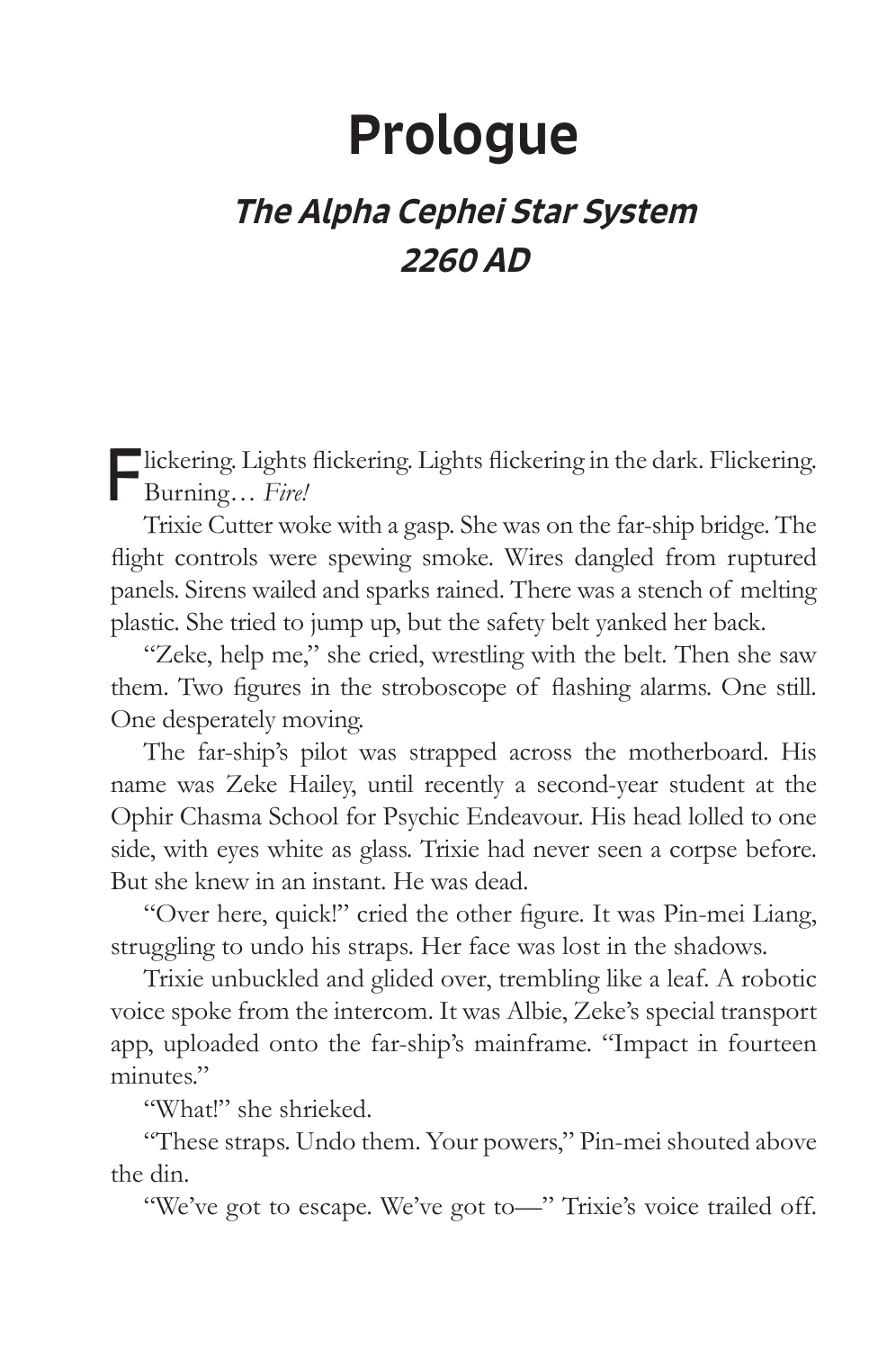They were lost somewhere in the galaxy. Where could they escape to?

"I can't die," Trixie wailed. "I'm too important."

Pin-mei's hand was a blur of movement.

*Slap!*

Trixie jerked back, her cheek stinging.

"Focus," Pin-mei said in a voice harder than steel. "Tell her, Albie."

"About what, Miss?"

"Zeke!"

"Master Zeke is dead," Albie began in a calm, passionless tone. "Cause: synaptic overload. Every synapse in his brain burned out by the translocation to Alpha Cephei. With full nanotherapy, there is a three percent chance of recovery—"

Pin-mei broke in, "First, we must preserve his body, until we reach civilisation."

Trixie stared blankly at Pin-mei, still rubbing her cheek.

"Albie, explain," Pin said.

The software resumed. "We have the protoplasm onboard, used to amplify Master Zeke's brainwaves. The protoplasm is in essence a part of him, constructed from the same DNA. They are compatible."

"We're about to crash and you're fussing over a dead body," Trixie cried.

"Albie said that giant cell will preserve Zeke indefinitely. But every second in the air more of his synapses shrivel beyond repair."

"In sixty-five seconds, there will be zero chance of recovery," Albie stated.

"So?" Trixie snapped.

Pin-mei fixed her with a hard stare. "Your psychokinesis. Better than mine. Undo the straps. Submerge him in that thing. Now! Then I can save us." She glanced at the controls. "I know how."

Trixie pulled a face. "Why didn't you say so?" Her eyes lit up like bulbs. All the remaining straps undid themselves simultaneously. The body of Zeke Hailey rose up and headed for the auto-door.

Pin-mei watched his body glide out of the room. There was a fierce pain inside her chest. As if a black hole were sucking her life away. The